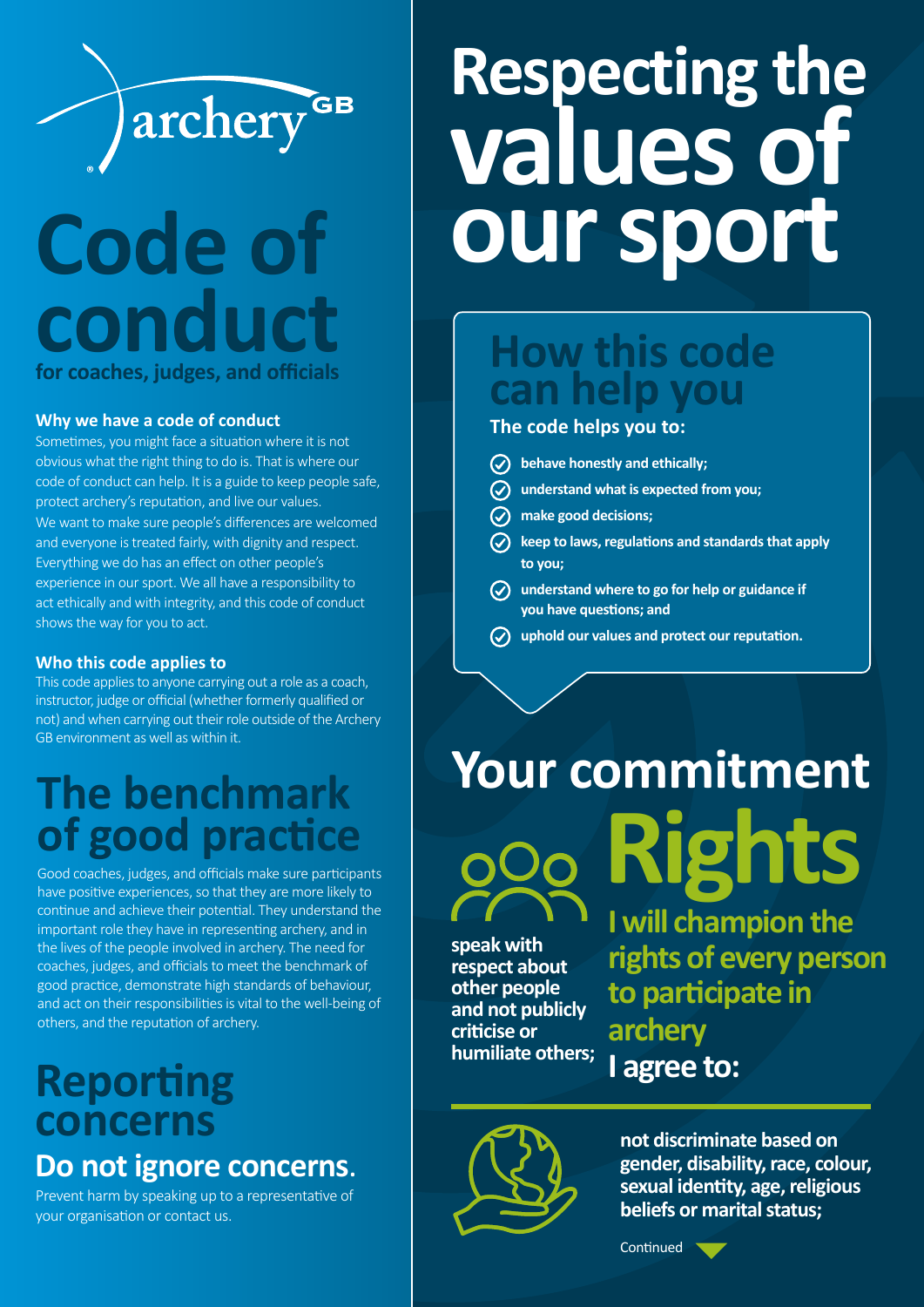# **Relationships**

**I will form relationships with participants based on honesty, trust, and respect.**

### **I agree to:**



**place the safety, well-being and enjoyment of archers first;**



**encourage archers to take responsibility for their own development and actions;**



**process;**

**allow archers to be involved** 

**in the decision-making** 

**only use physical contact that is appropriate and necessary, and with approval from the archer;**



**use social media and messaging appropriately and responsibly;** 



**make sure parents and carers of young archers understand what they can expect from me and make sure activities are suitable for the archer's capability and level of maturity (development stage for children and young people);**

**not work with another coach's archer without first discussing this with both the coach and the archer;**





**challenge any form of discrimination;**

**be discreet in conversations about others and respect their personal information and confidentiality; and**

**provide feedback to others in a way that shows respect and care.**

## **Personal standards**

**I will demonstrate proper personal behaviour I agree to:**

**use positive language;**

**be a role model and set a positive example to all those involved in archery;**



**have a clean, tidy, and presentable appearance;**

**be prepared and punctual;**



**display dignity and professionalism towards everyone involved in archery;** 



**not smoke, drink alcohol or use recreational drugs while coaching, judging or officiating; and**



**operate within the rules of shooting, Archery GB policies, and the spirit of the sport.**